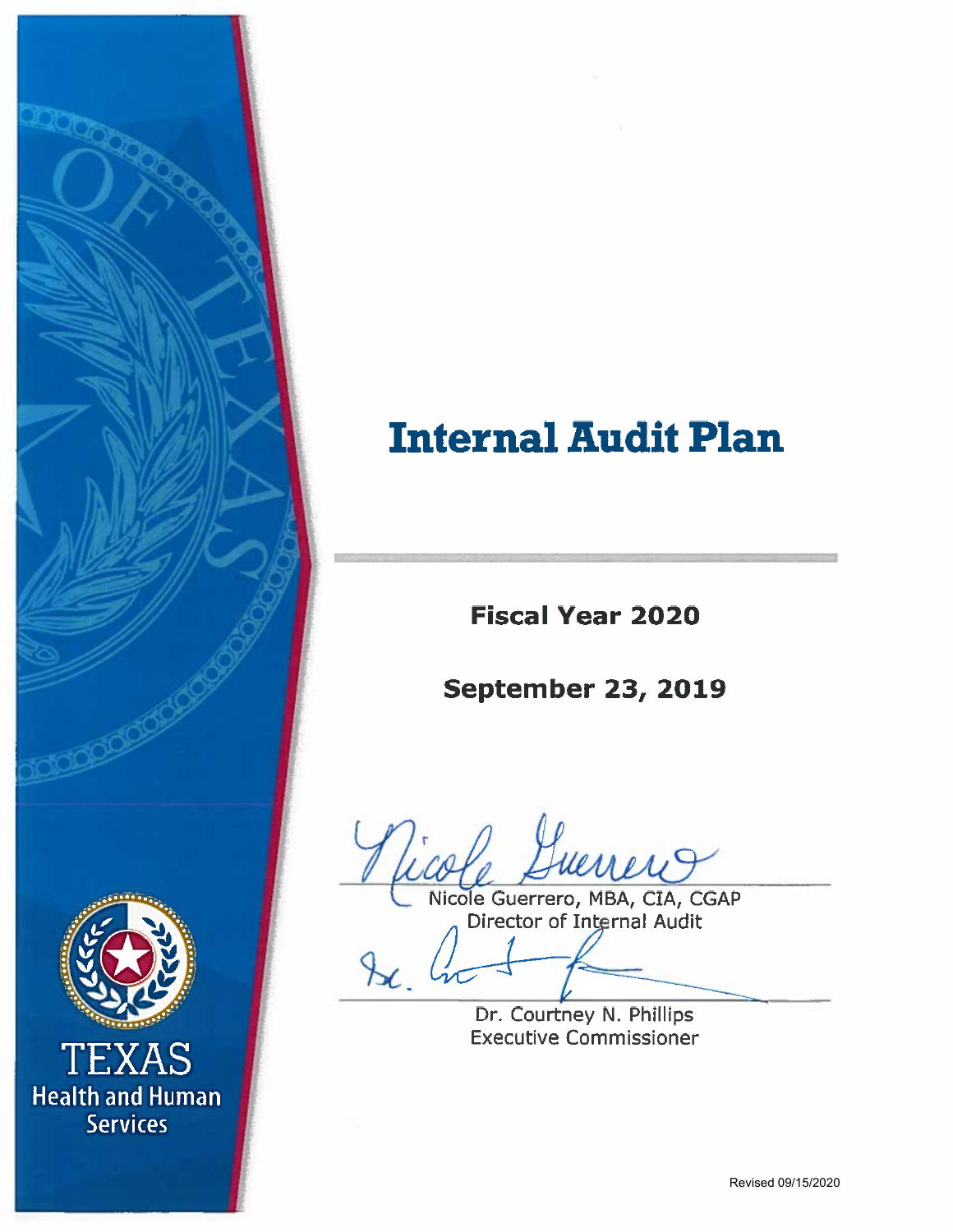# **Table of Contents**

| Health and Human Services System (HHSC and DSHS) 3 |  |
|----------------------------------------------------|--|
|                                                    |  |
|                                                    |  |
|                                                    |  |
| Health and Human Services System (HHSC and DSHS) 4 |  |
|                                                    |  |
|                                                    |  |
|                                                    |  |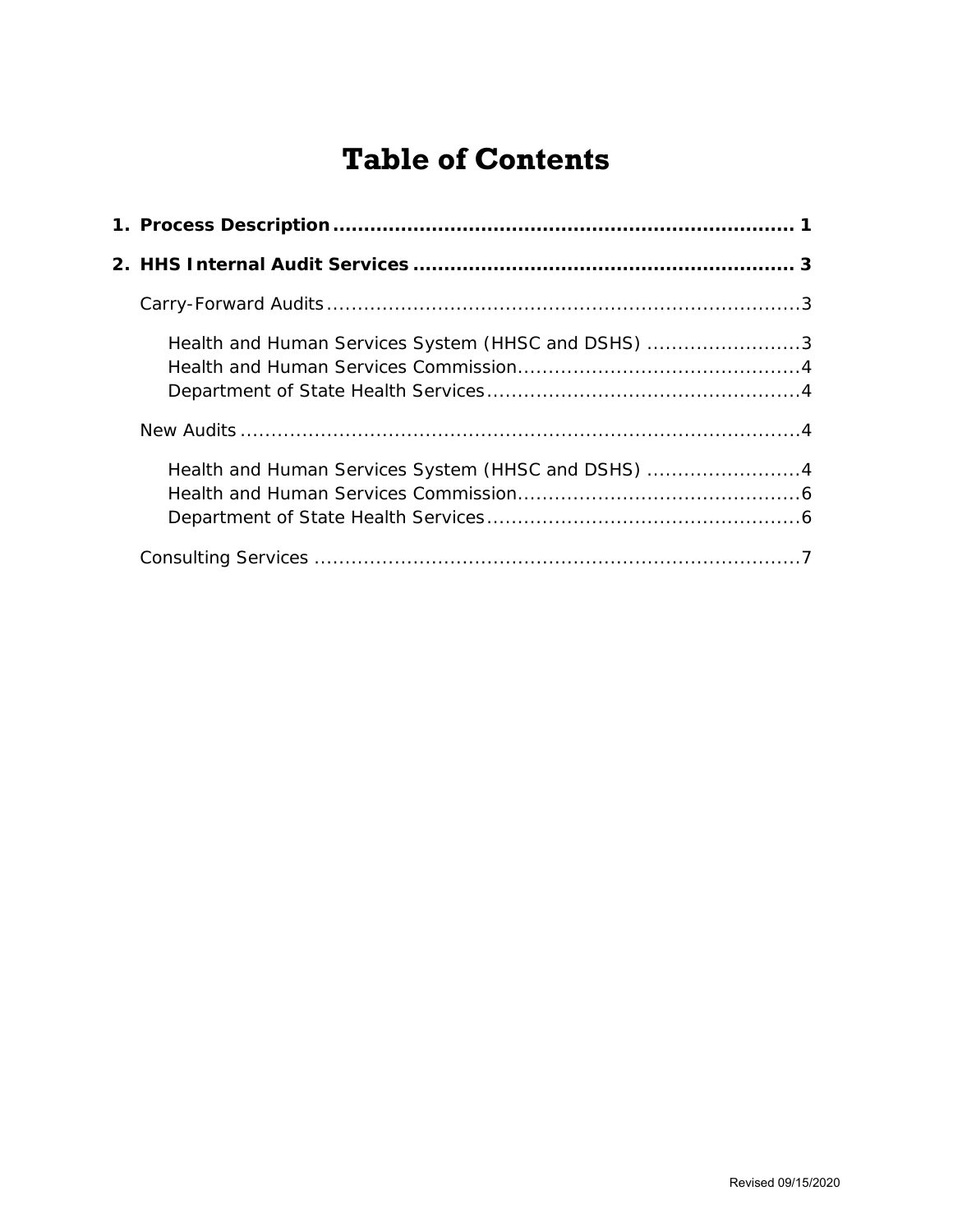# <span id="page-2-0"></span>**1.Process Description**

To facilitate more timely response to shifting risks, the Internal Audit Division has implemented a continuous risk assessment process and plans to update the audit plan as needed throughout the fiscal year. The process description for audit plan approval follows:

- 1. **Define the audit universe.** Develop a comprehensive list of "auditable units" (i.e., program areas/units, activities, processes, etc.) to be considered. This includes an ongoing review of organizational charts, agency reports, and the Health and Human Services Commission and Department of State Health Services Strategic Plans. Criteria for selecting "auditable units" includes: level of contribution to HHS Goals and Strategies, the magnitude of impact on the organization, the level of importance to justify the cost of control, and the efficiency in minimizing auditable units when possible.
- 2. **Select and weight risk factors.** Risk factors are specific and identifiable sources of uncertainty or potential negative consequences. Risk is inherent to every auditable unit - what varies among units is the degree or level of risk. Level of risk is determined by the extent of impact to the agency as a whole, should the specific risk occur. Risk factors are selected by consideration of current issues by the Director of Internal Audit.
- 3. In addition, HHS Internal Audit **staff assesses risk on five additional risk factors** based on the COSO Internal Control Framework:
	- Control Environment
	- Assessing Risk
	- Control Activities
	- Information and Communication
	- Monitoring Activities
- 4. Prioritize auditable units to assess overall risk level.
	- **Score:** HHS Internal Audit scored each auditable unit using the Internal Audit Risk Factors and Scoring Guide.
	- **Additional Points:** Areas identified as of interest or concern by executive management team members or the Director of Internal Audit received additional points at the discretion of the scoring team.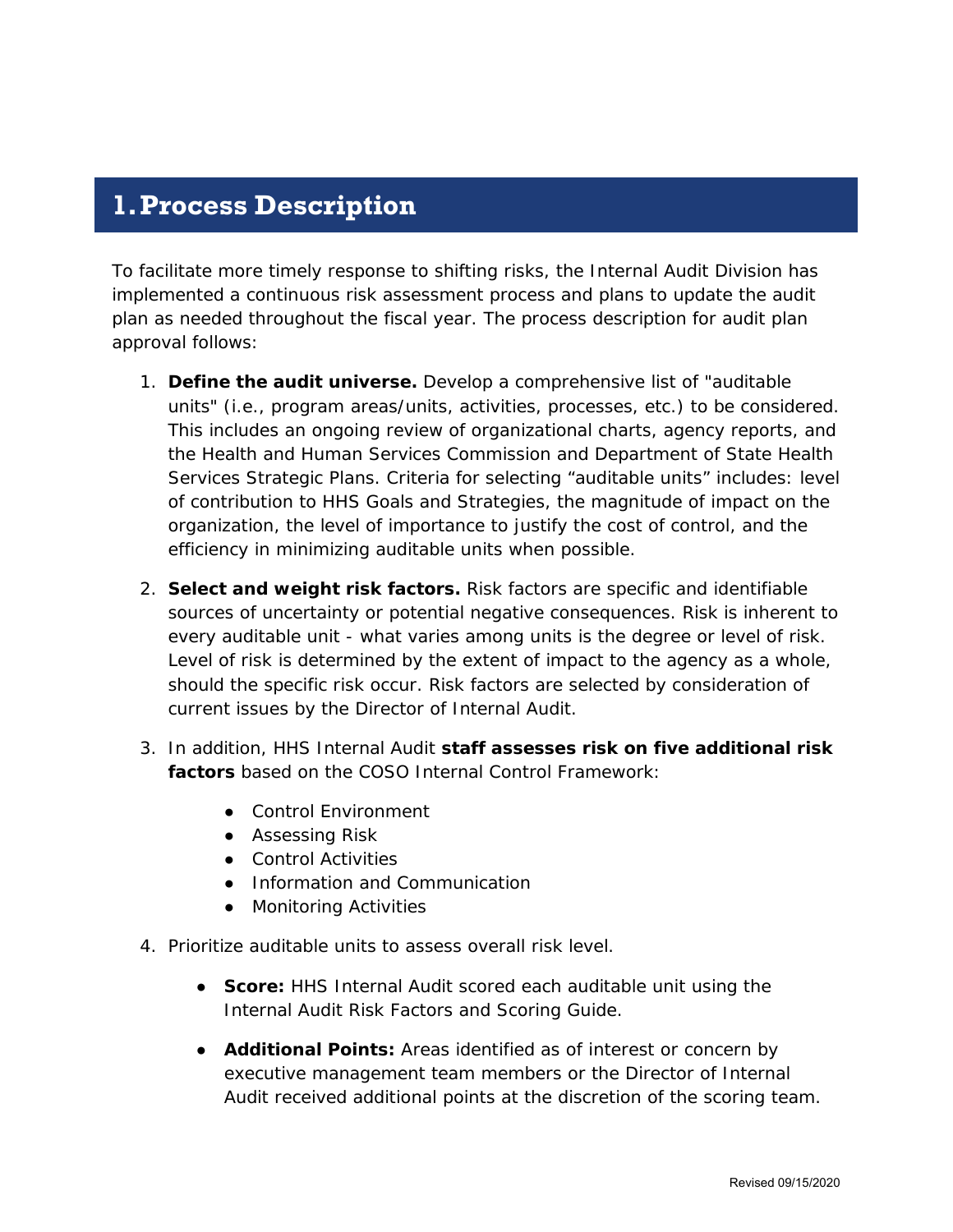- **Rank:** Calculate based on the sum of all scores and rank all units relative to one another. Identify high, medium and low risk areas.
- 5. **Monitoring and Updating Risk Assessment.** Information is gained and added to the risk assessment tool through routine meetings with agency management, information learned during audit work, external reports and notifications, and other sources that identify risks. Risks are perpetually monitored, and the risk assessment is updated as often as needed, to address the most current risks at HHS. The audit plan is monitored and assessed routinely, and amendments are proposed as appropriate.
- 6. **Identify Areas of Audit for the Proposed Fiscal Year 2020 Internal Audit Plan.** Based on available staff hours, review of audit history, input from executive management, and other factors develop a proposal for the Executive Commissioner's review and input.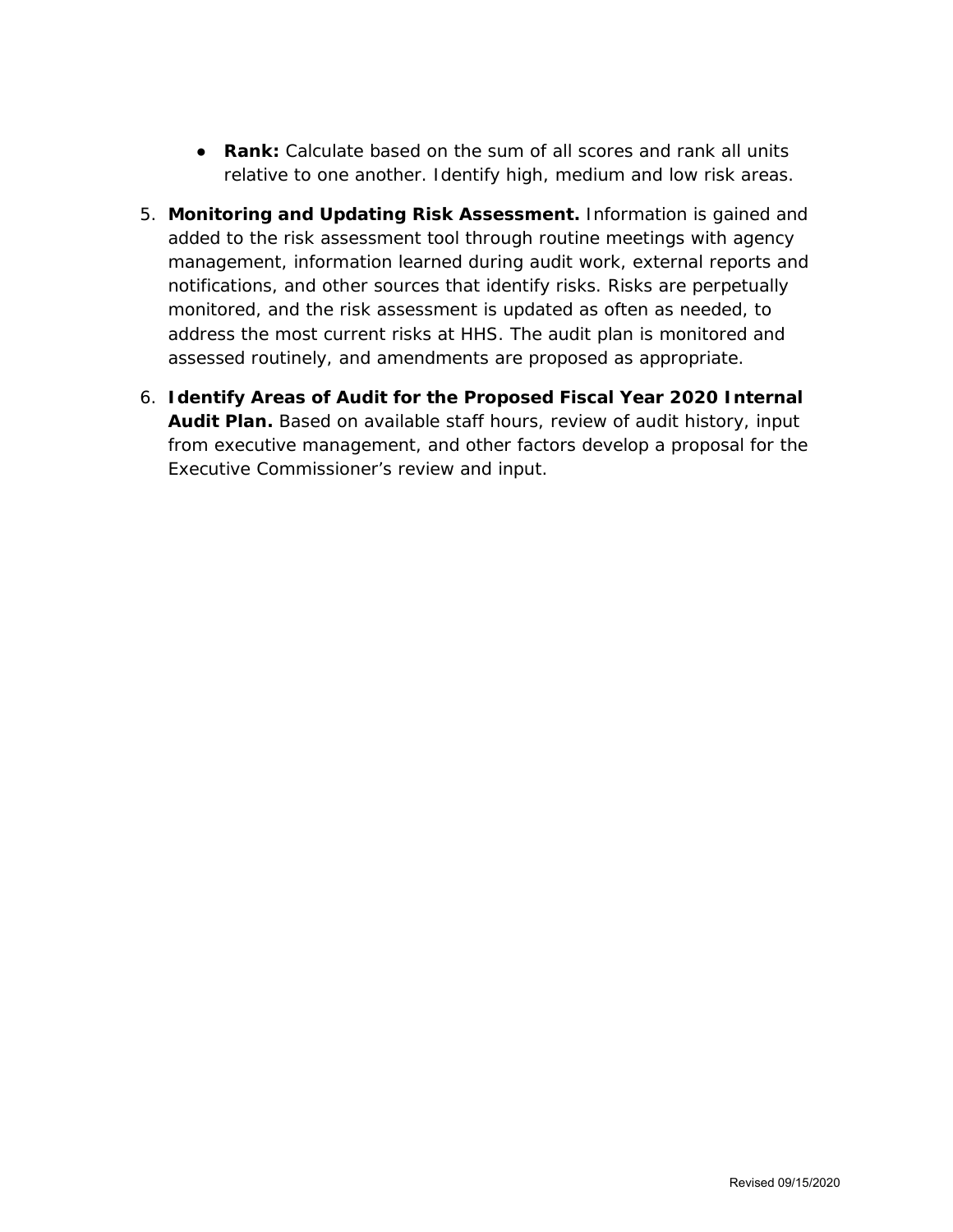# <span id="page-4-0"></span>**2.HHS Internal Audit Services**

Audits provide an independent assessment of processes or activities based on evaluation of management controls, testing of transactions, and review of evidence. Internal Audit management determines the nature and scope of each audit. Internal Audit projects conclude with written reports that provide information to management detailing the results of the audit and offer suggestions and recommendations for improvement. The audit projects planned for fiscal year 2020, including projects begun in a previous fiscal year and planned to be completed in fiscal year 2020, are listed below with a brief description of each project.

# <span id="page-4-1"></span>**Carry-Forward Audits**

### <span id="page-4-2"></span>**Health and Human Services System (HHSC and DSHS)**

#### **Protected Health Information for Select Systems**

Objective: Determine whether protected health information (PHI) within select systems is accurate, adequately controlled, and protected.

#### **Audit of Criminal Background Checks**

Objective: Determine whether select HHS System areas are conducting criminal background checks as required by reviewing:

- Access to criminal history check records are restricted to authorized individuals,
- Criminal background checks are conducted on required individuals,
- For individuals with criminal history records, reviews and actions were performed appropriately.

#### **Contract Expenditures**

Objective: Develop a continuous auditing process to audit contracts with expenditures more than 10% of estimated value.

#### **Inventory Processes**

Objective: Determine whether inventory processes are effective in protecting System assets.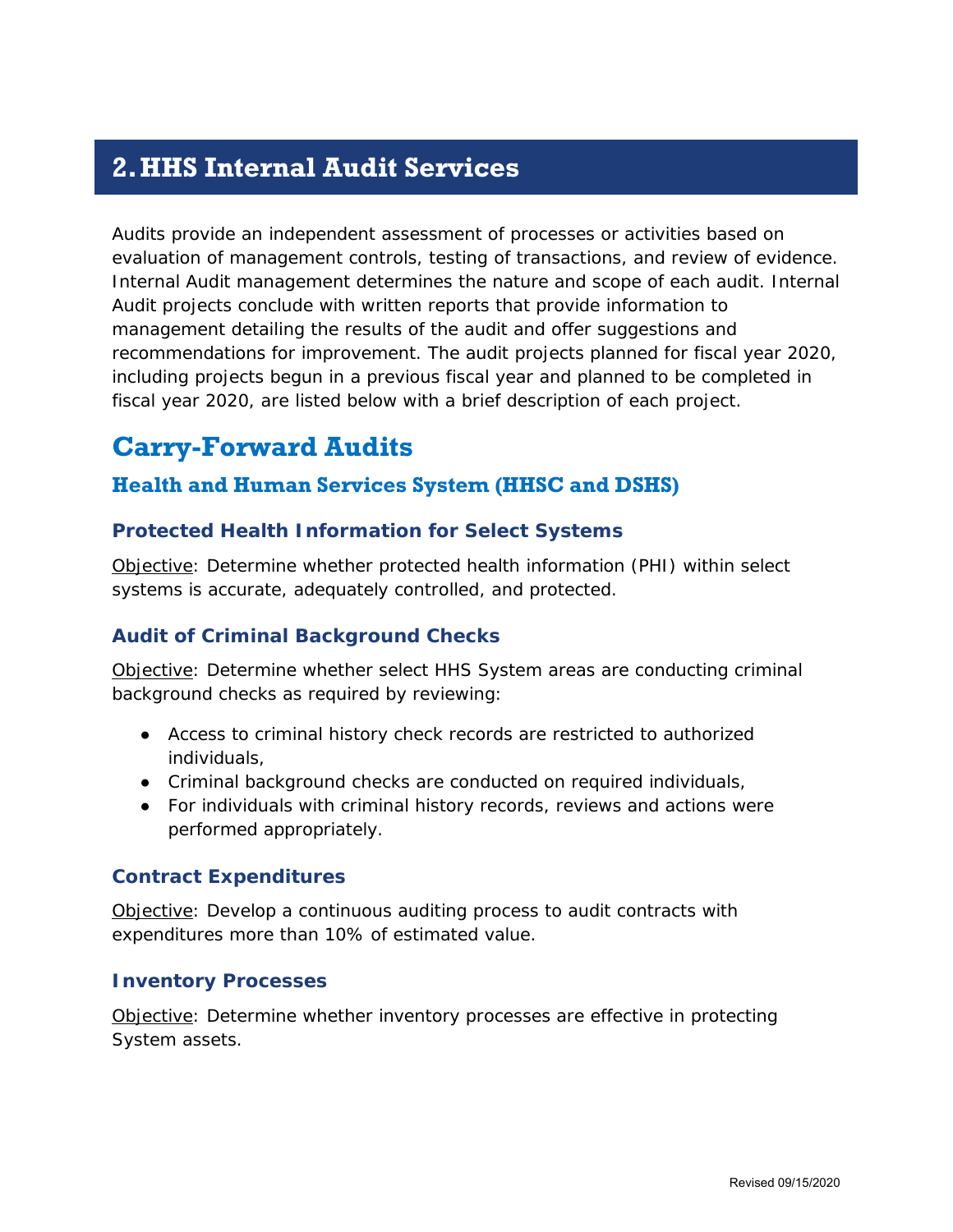# <span id="page-5-0"></span>**Health and Human Services Commission**

#### **Construction**

Objective: Determine whether payments made on select construction projects are appropriately supported.

### <span id="page-5-1"></span>**Department of State Health Services**

#### **Maternal and Child Health Grant Management**

Preliminary objective: Determine if processes and controls for select Maternal and Child Health grants are adequate to ensure that grant funds are appropriately expended and reported, grantees are monitored for compliance with terms of the grant, and grant closeout and reporting are completed in accordance with applicable state, federal, and agency laws and guidelines.

#### **Consumer Protection**

Preliminary objectives:

- Determine whether the department is meeting established objectives.
- Determine whether performance measures accurately reflect intended program activity and are used to effectively monitor the program.

# <span id="page-5-2"></span>**New Audits**

### <span id="page-5-3"></span>**Health and Human Services System**

#### **Information Security Office Exceptions**

Preliminary objective: Determine whether the process over granting or denying ISO exceptions meets minimum federal or state security requirements.

#### **Network Access for Terminated Employees**

Preliminary objective: Determine whether user access is appropriately removed upon termination of employment.

#### **Data Use Agreements**

Preliminary objectives:

- Determine whether DUAs are utilized as required.
- Determine whether the HHS System effectively enforces based on DUA requirements.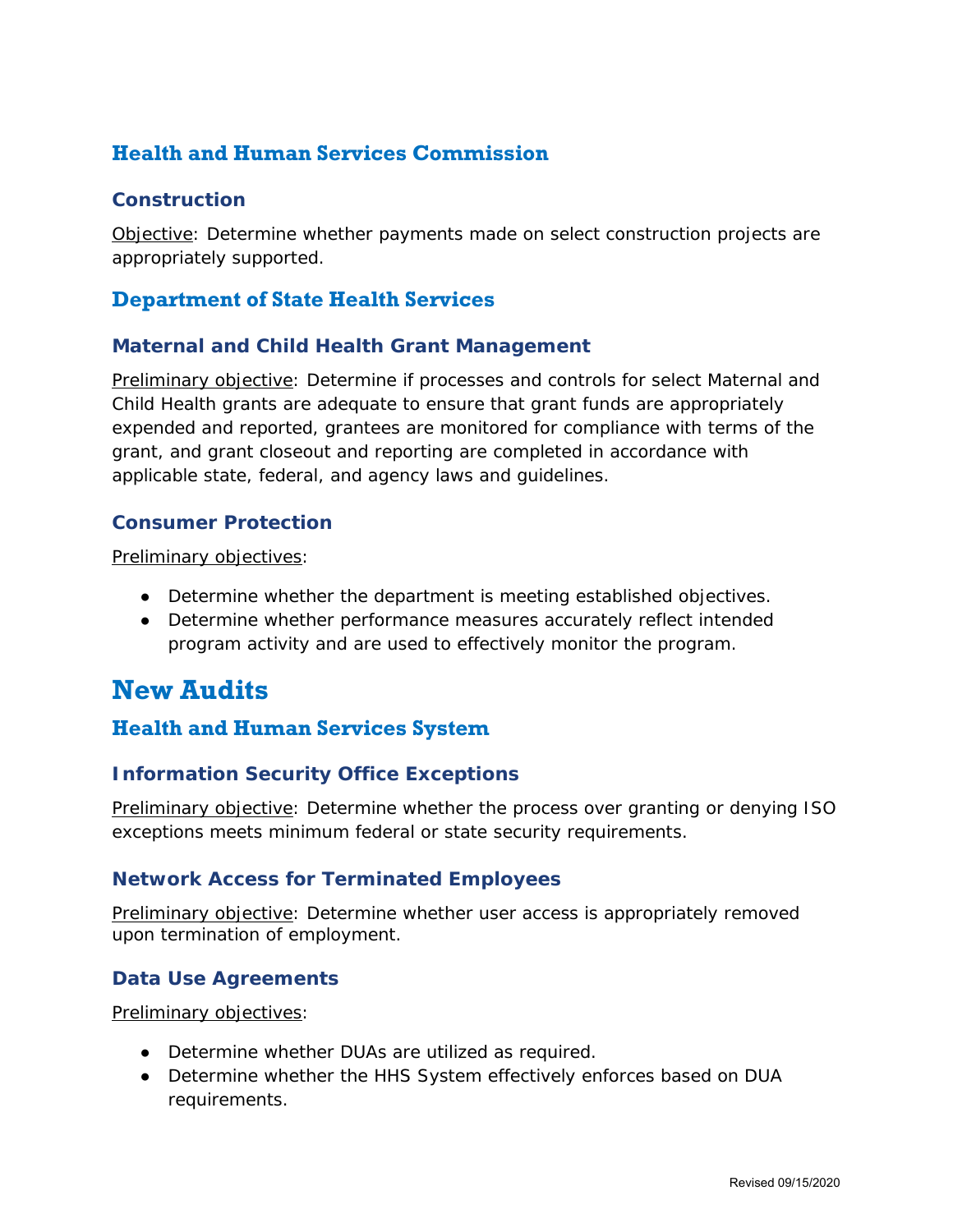#### **Regional Human Resource Policies and Procedures**

Preliminary objectives:

- Determine whether select policies and procedures (e.g., selection process and employee investigations) at the regional offices align with those at the State Office.
- Determine whether time and leave policies and procedures at the regional offices are consistent with State Office policies and procedures.

#### **Decommissioned Systems**

Preliminary objective: Determine whether governance processes over decommissioned systems ensure historical data is adequately protected, secured, and accessible.

#### **IT Preparedness for Malware Threats and Malicious Software**

Preliminary objective: Determine whether HHS has effective controls to prevent, detect and respond to malware threats and malicious software infecting their computer systems.

#### **PCS Approvals**

Preliminary objectives:

- Determine whether the approval process for procurements and purchase orders is efficient and aligned with best practices and statute.
- Determine whether Compliance and Quality Control (CQC) processes are effective in ensuring the integrity of the procurement process.

#### **Substance Use Contracts**

Preliminary objective: Evaluate whether contract monitoring of substance use disorder contracts is comprehensive and meets all requirements.

#### **Audit Verifications**

Preliminary objective: Perform verification on select prior audit recommendations reported by management as implemented.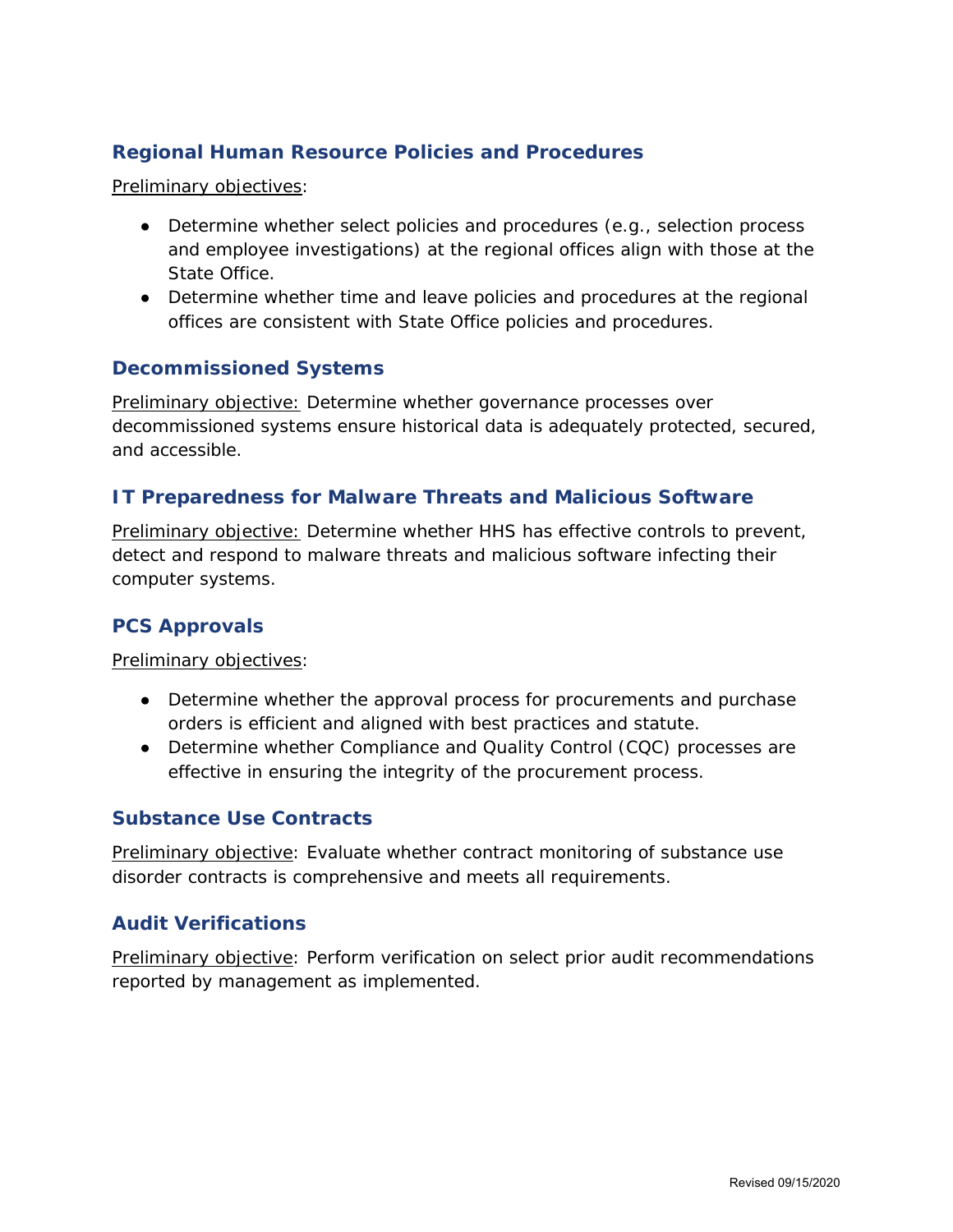## <span id="page-7-0"></span>**Health and Human Services Commission**

#### **Office of Inspector General's Benefits Program Integrity**

Preliminary objectives:

- Determine whether Benefits Program Integrity investigations and reporting result in the identification and recovery of program funds.
- Determine whether the Benefits Program Integrity processes are effective and efficient.

#### **Rate Analysis**

Preliminary objective: Determine whether Hospital Services supplemental payments are calculated accurately, distributed timely, and allowable.

#### **Access and Eligibility Services' Community Access**

Preliminary objective: Determine whether Aging Services effectively monitors subrecipients to ensure service delivery in accordance with contract requirements.

#### **C-059 External Data Sharing Compliance**

Preliminary objective: Determine whether HHSC appropriately complies with C-059 requirements and ensures HHS data is adequately protected and appropriately distributed.

### <span id="page-7-1"></span>**Department of State Health Services**

#### **Tuberculosis Program Services and Coordination**

Preliminary objective: Determine the effectiveness of tuberculosis services provided by Regional and Local Health Operations, specifically related to privacy, effective documentation of client services, outcomes, and coordination with Laboratory and Infectious Disease Services.

#### **DSHS Pharmacy**

Preliminary objective: Determine whether controls over intake, medication dispensing and physical security ensures that pharmacy services are provided as required.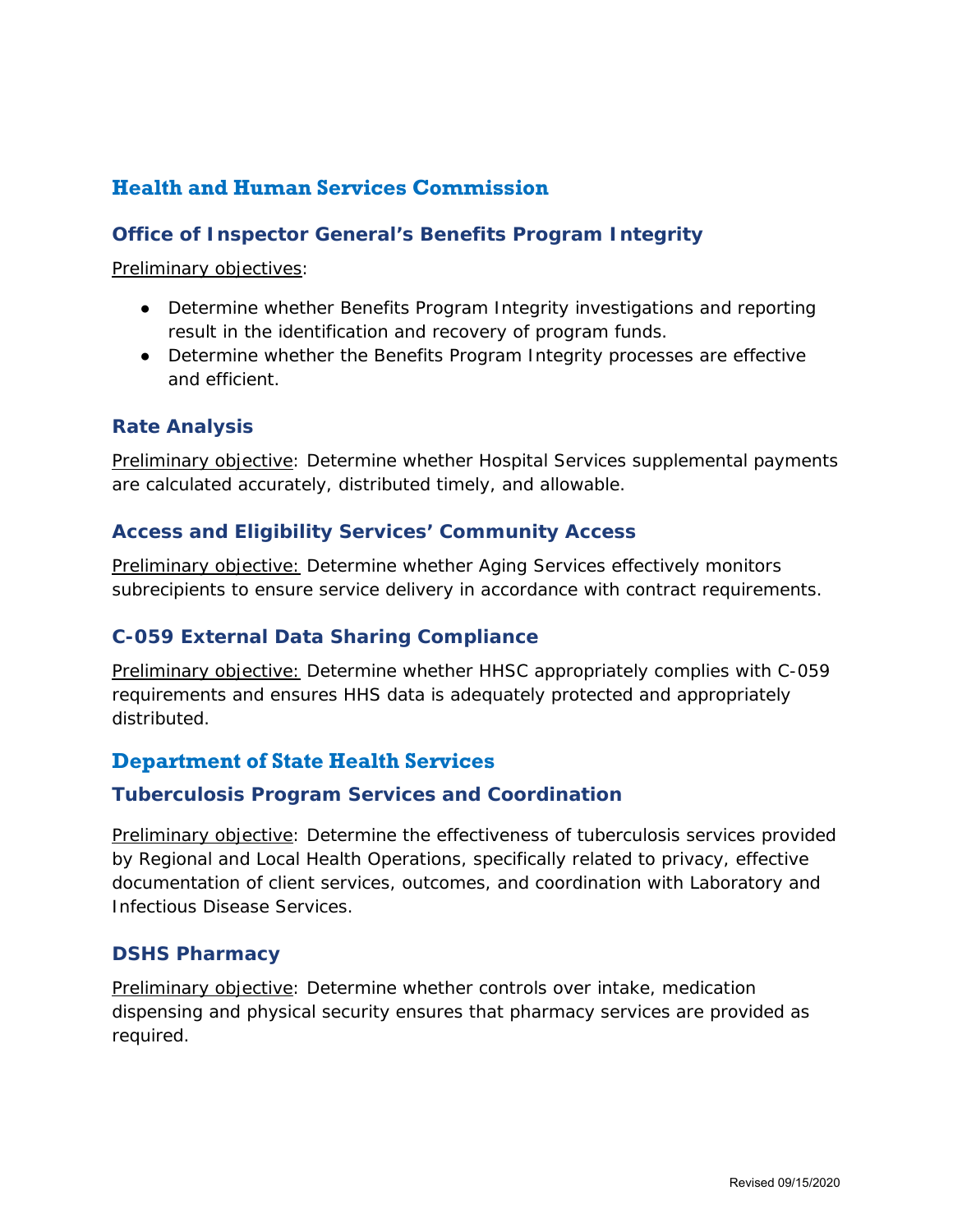# <span id="page-8-0"></span>**Consulting Services**

In addition to audit services, Internal Audit Division also performs consulting services intended to add value and improve governance, risk management, and control processes. Consulting services are advisory in nature and are generally performed at the specific request of management. The work performed is subject to Internal Audit's agreement with management regarding project scope and objectives and is based on Internal Audit's consideration of potential impairments to independence and objectivity. When performing consulting services, Internal Audit maintains independence and objectivity and does not assume management responsibilities.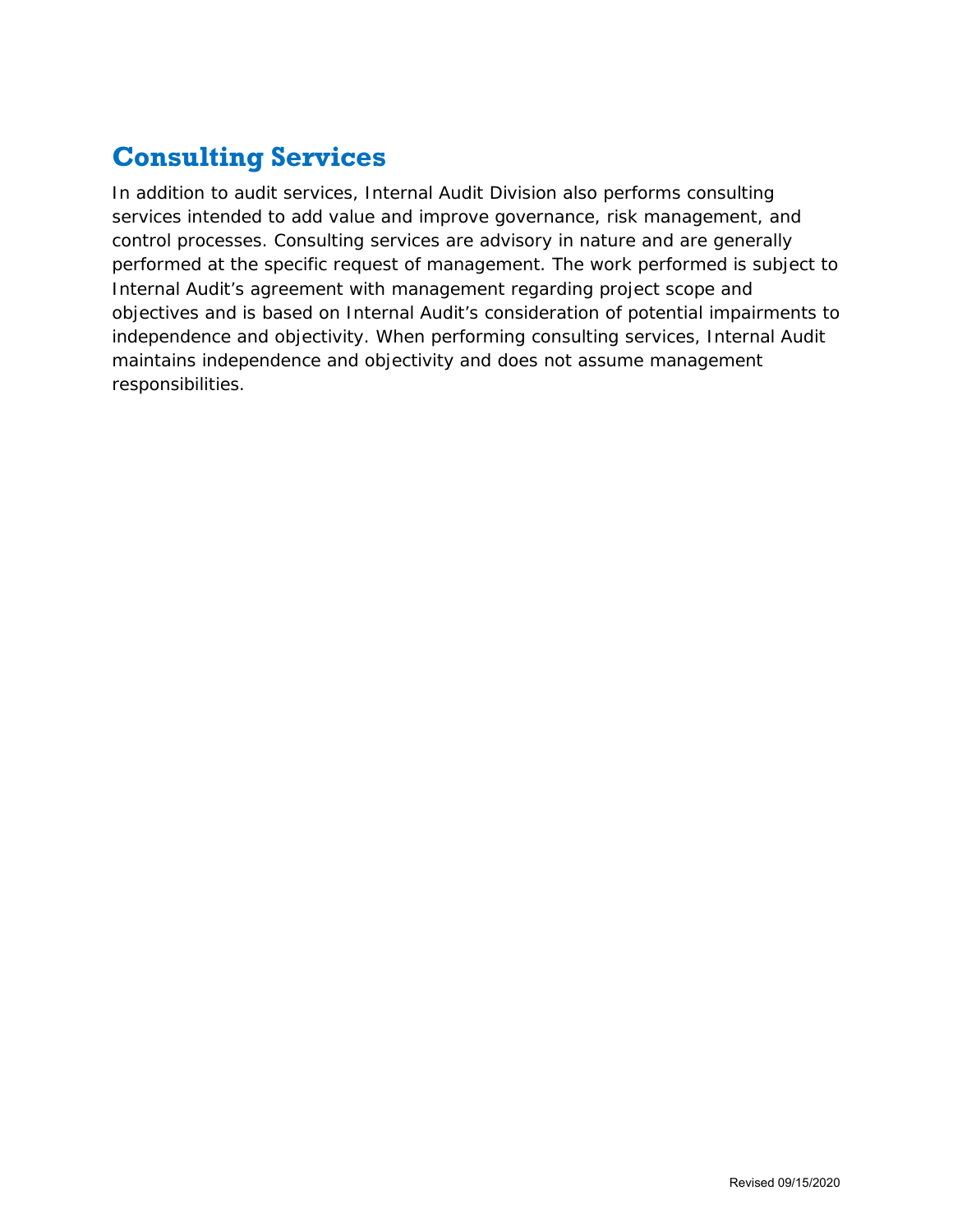The following changes were approved to the Fiscal Year 2020 Internal Audit Plan by Executive Commissioner Phil Wilson on May 4, 2020:

### **Contract Expenditures (change to objectives)**

Objective: To determine whether contract expenditures are:

- Properly authorized;
- Processed correctly; and
- Not in excess of the contracts maximum current value

#### **Data Use Agreements (added 3rd objective)**

Preliminary objectives:

- Determine whether DUAs are utilized as required.
- Determine whether the HHS System effectively enforces based on DUA requirements.
- Determine if there are established processes to evaluate, prioritize, and approve data, research, and publication requests for fulfillment by HHS.

#### **Office of Civil Rights (add to the plan)**

Preliminary objective: Determine if the Civil Rights Office has processes in place to ensure compliance with applicable requirements, timely processing of resolution and complaints, and consistent application of remedial action

#### **Rate Analysis (change to objective)**

Preliminary objective: Determine whether School Health and Related Services (SHARS) supplemental payments are calculated accurately, distributed timely, and allowable.

#### **C-061 External Data Sharing Compliance (change to title)**

Preliminary objective: Determine whether HHSC appropriately complies with C-061 requirements and ensures HHS data is adequately protected and appropriately distributed.